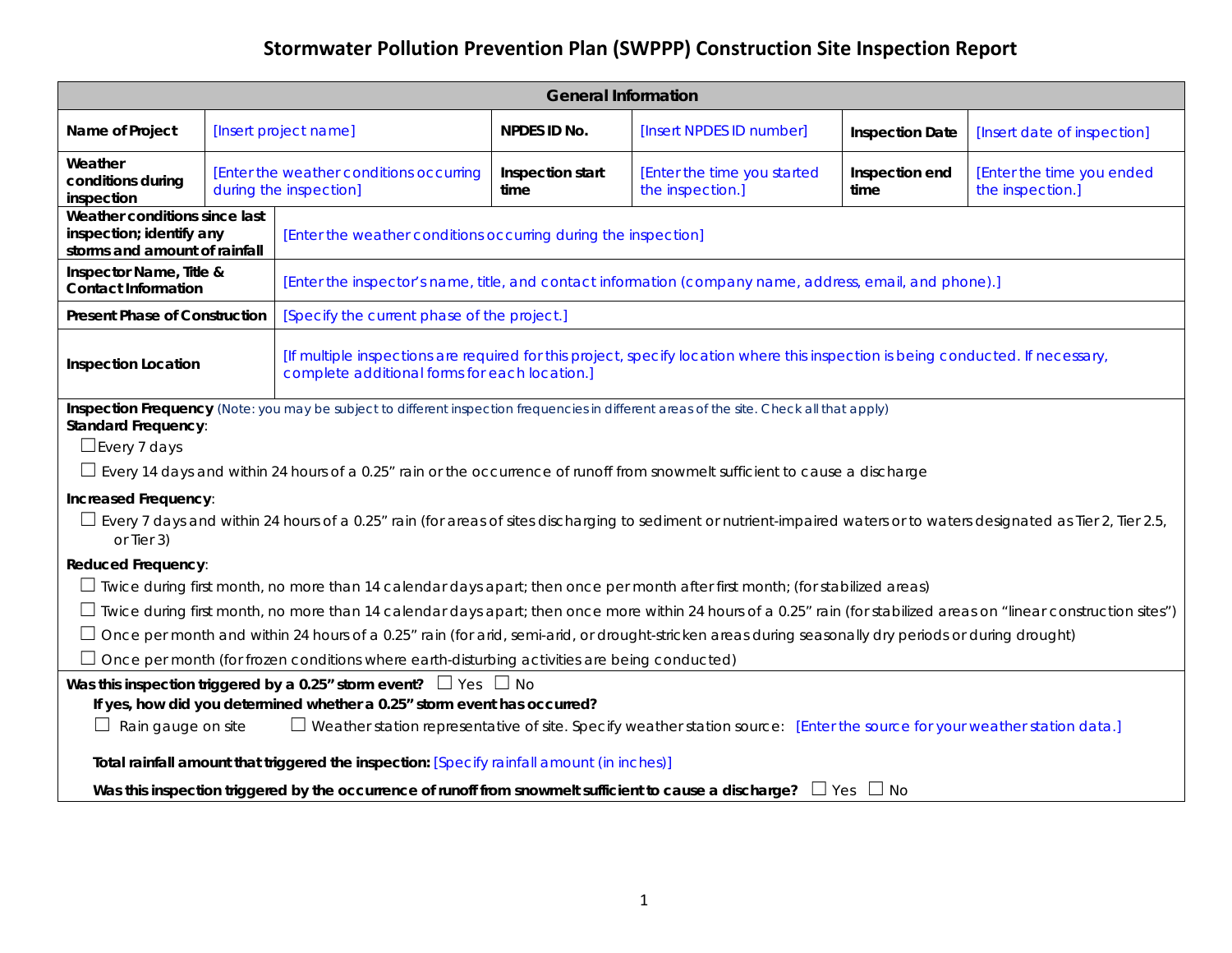**Unsafe Conditions for Inspection**

**Did you determine that any portion of your site was unsafe for inspection per CGP Part 4.1.5?** □ Yes □ No

**If "yes", complete the following:**

- Describe the conditions that prevented you from conducting the inspection in this location: [Provide short description of the conditions preventing the inspection.]
- Location where conditions were found: [Specify location(s) on the site where unsafe conditions were found.]

| Condition and Effectiveness of Erosion and Sediment (E&S) Controls (CGP Part 2.2)    |                         |                                    |                                                                                  |                    |
|--------------------------------------------------------------------------------------|-------------------------|------------------------------------|----------------------------------------------------------------------------------|--------------------|
| <b>Type/Location of E&amp;S Control</b><br>[insert additional rows if<br>applicable] | Maintenance<br>Needed?* | Corrective<br>Action<br>Required?* | Date on Which<br>Maintenance or<br><b>Corrective Action First</b><br>Identified? | <b>Notes</b>       |
| 1. [E&S control] [Location]                                                          | $\Box$ Yes $\Box$ No    | $\Box$ Yes $\Box$ No               | [Enter date]                                                                     | [Enter notes here] |
| 2. [E&S control] [Location]                                                          | $\Box$ Yes $\Box$ No    | $\Box$ Yes $\Box$ No               | [Enter date]                                                                     | [Enter notes here] |
| 3. [E&S control] [Location]                                                          | $\Box$ Yes $\Box$ No    | $\Box$ Yes $\Box$ No               | [Enter date]                                                                     | [Enter notes here] |
| 4. [E&S control] [Location]                                                          | $\Box$ Yes $\Box$ No    | $\Box$ Yes $\Box$ No               | [Enter date]                                                                     | [Enter notes here] |
| 5. [E&S control] [Location]                                                          | $\Box$ No<br>$\Box$ Yes | $\Box$ Yes<br>$\square$ No         | [Enter date]                                                                     | [Enter notes here] |
| 6. [E&S control] [Location]                                                          | $\Box$ Yes $\Box$ No    | $\Box$ Yes $\Box$ No               | [Enter date]                                                                     | [Enter notes here] |
| 7. [E&S control] [Location]                                                          | $\Box$ Yes $\Box$ No    | $\Box$ Yes $\Box$ No               | [Enter date]                                                                     | [Enter notes here] |
| 8. [E&S control] [Location]                                                          | $\Box$ Yes $\Box$ No    | $\Box$ Yes $\Box$ No               | [Enter date]                                                                     | [Enter notes here] |
| 9. [E&S control] [Location]                                                          | $\Box$ Yes $\Box$ No    | $\Box$ Yes $\Box$ No               | [Enter date]                                                                     | [Enter notes here] |
| 10. [E&S control] [Location]                                                         | $\Box$ Yes $\Box$ No    | $\Box$ Yes $\Box$ No               | [Enter date]                                                                     | [Enter notes here] |

\* Note: The permit differentiates between conditions requiring routine maintenance, and those requiring corrective action. The permit requires maintenance in order to keep controls in effective operating condition. Corrective actions are triggered only for specific conditions, which include: 1) A stormwater control needs repair or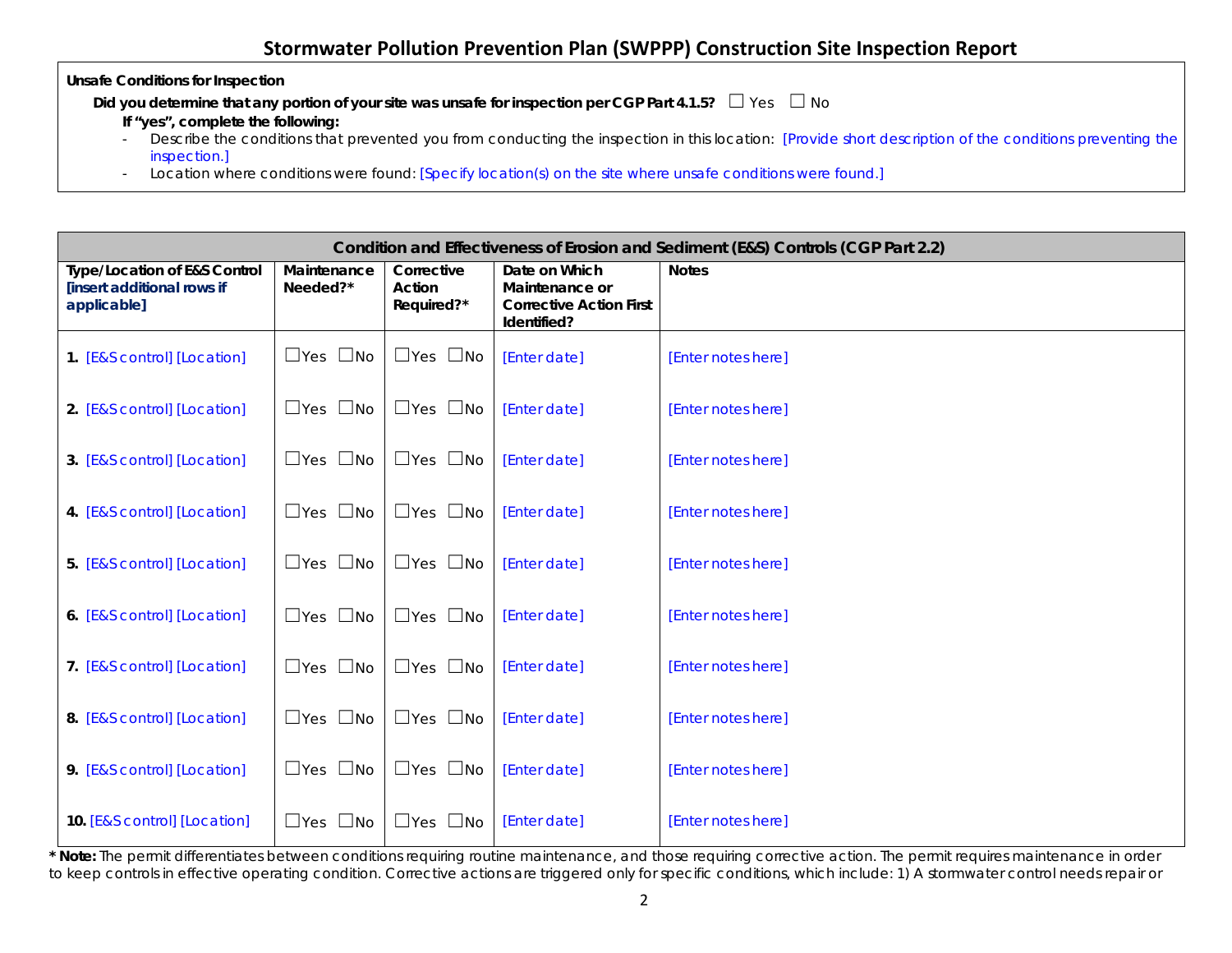replacement (beyond routine maintenance) if it is not operating as intended; 2) A stormwater control necessary to comply with the permit was never installed or was installed incorrectly; 3) You become aware that the stormwater controls you have installed and are maintaining are not effective enough for the discharge to meet applicable water quality standards or applicable requirements in Part 3.1; 4) One of the prohibited discharges in Part 1.3 is occurring or has occurred; or 5) EPA requires corrective actions as a result of a permit violation found during an inspection carried out under Part 4.8. If a condition on your site requires a corrective action, you must also fill out a corrective action form found at [https://www.epa.gov/npdes/stormwater-discharges-construction-activities#resources.](https://www.epa.gov/npdes/stormwater-discharges-construction-activities#resources) See Part 5 of the permit for more information.

| Condition and Effectiveness of Pollution Prevention (P2) Practices (CGP Part 2.3) |                              |                            |                                               |                    |
|-----------------------------------------------------------------------------------|------------------------------|----------------------------|-----------------------------------------------|--------------------|
| <b>Type/Location of P2 Practices</b><br>[insert additional rows if                | Maintenance<br>Needed?*      | Corrective<br>Action       | Date on Which<br>Maintenance or               | <b>Notes</b>       |
| applicable]                                                                       |                              | Required?*                 | <b>Corrective Action</b><br>First Identified? |                    |
| 1. [P2 practice] [Location]                                                       | $\square$ No<br>$\Box$ Yes   | $\Box$ Yes $\Box$ No       | [Enter date]                                  | [Enter notes here] |
| 2. [P2 practice] [Location]                                                       | $\Box$ Yes $\Box$ No         | $\Box$ Yes $\Box$ No       | [Enter date]                                  | [Enter notes here] |
| 3. [P2 practice] [Location]                                                       | $\Box$ Yes $\Box$ No         | $\Box$ Yes $\Box$ No       | [Enter date]                                  | [Enter notes here] |
| 4. [P2 practice] [Location]                                                       | $\Box$ Yes $\Box$ No         | $\Box$ Yes $\Box$ No       | [Enter date]                                  | [Enter notes here] |
| 5. [P2 practice] [Location]                                                       | $\Box$ Yes $\Box$ No         | $\Box$ Yes $\Box$ No       | [Enter date]                                  | [Enter notes here] |
| 6. [P2 practice] [Location]                                                       | $\square$ No<br>$\sqcup$ Yes | $\Box$ Yes<br>$\square$ No | [Enter date]                                  | [Enter notes here] |
| 7. [P2 practice] [Location]                                                       | $\Box$ Yes $\Box$ No         | $\Box$ Yes $\Box$ No       | [Enter date]                                  | [Enter notes here] |
| 8. [P2 practice] [Location]                                                       | $\Box$ Yes $\Box$ No         | $\Box$ Yes $\Box$ No       | [Enter date]                                  | [Enter notes here] |
| 9. [P2 practice] [Location]                                                       | $\Box$ Yes $\Box$ No         | $\Box$ Yes $\Box$ No       | [Enter date]                                  | [Enter notes here] |
| 10. [P2 practice] [Location]                                                      | $\square$ No<br>$\Box$ Yes   | $\Box$ Yes $\Box$ No       | [Enter date]                                  | [Enter notes here] |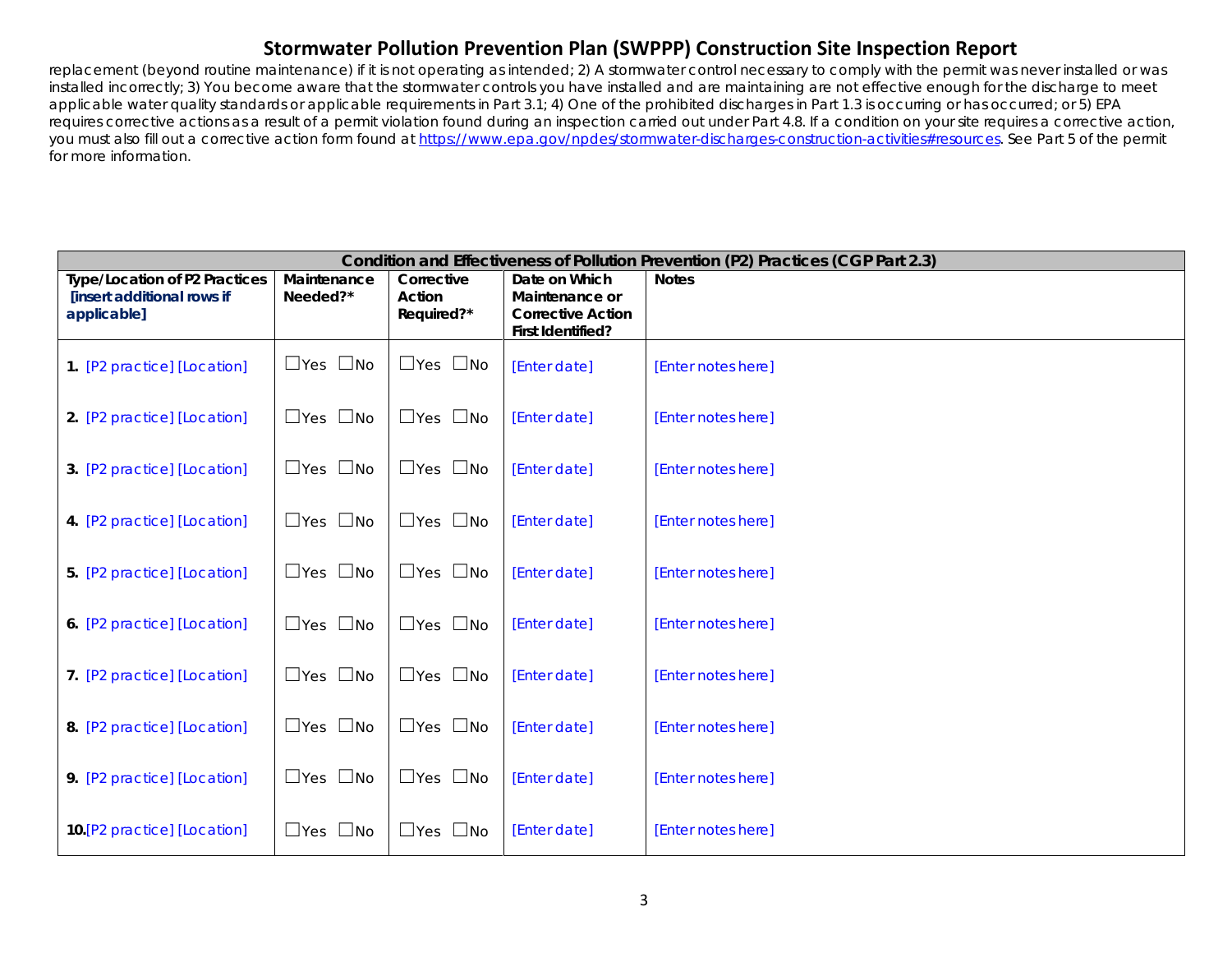**\* Note:** The permit differentiates between conditions requiring routine maintenance, and those requiring corrective action. The permit requires maintenance in order to keep controls in effective operating condition. Corrective actions are triggered only for specific conditions, which include: 1) A stormwater control needs repair or replacement (beyond routine maintenance) if it is not operating as intended; 2) A stormwater control necessary to comply with the permit was never installed or was installed incorrectly; 3) You become aware that the stormwater controls you have installed and are maintaining are not effective enough for the discharge to meet applicable water quality standards or applicable requirements in Part 3.1; 4) One of the prohibited discharges in Part 1.3 is occurring or has occurred; or 5) EPA requires corrective actions as a result of a permit violation found during an inspection carried out under Part 4.8. If a condition on your site requires a corrective action, you must also fill out a corrective action form found at [https://www.epa.gov/npdes/stormwater-discharges-construction-activities#resources.](https://www.epa.gov/npdes/stormwater-discharges-construction-activities#resources) See Part 5 of the permit for more information.

| Stabilization of Exposed Soil (CGP Part 2.2.14)                        |                                                                     |                                   |                    |  |  |  |
|------------------------------------------------------------------------|---------------------------------------------------------------------|-----------------------------------|--------------------|--|--|--|
| <b>Stabilization Area</b><br>[insert additional rows if applicable]    | <b>Stabilization Method</b><br>Have You Initiated<br>Stabilization? |                                   | <b>Notes</b>       |  |  |  |
| 1. [Specific location that has been<br>stabilized or to be stabilized] | [Specify type of stabilization]                                     | $\Box$ Yes [Enter date] $\Box$ No | [Enter notes here] |  |  |  |
| 2. [Specific location that has been<br>stabilized or to be stabilized] | [Specify type of stabilization]                                     | $\Box$ Yes [Enter date] $\Box$ No | [Enter notes here] |  |  |  |
| 3. [Specific location that has been<br>stabilized or to be stabilized] | [Specify type of stabilization]                                     | $\Box$ Yes [Enter date] $\Box$ No | [Enter notes here] |  |  |  |
| 4. [Specific location that has been<br>stabilized or to be stabilized] | [Specify type of stabilization]                                     | $\Box$ Yes [Enter date] $\Box$ No | [Enter notes here] |  |  |  |
| 5. [Specific location that has been<br>stabilized or to be stabilized] | [Specify type of stabilization]                                     | $\Box$ Yes [Enter date] $\Box$ No | [Enter notes here] |  |  |  |

| Description of Discharges (CGP Part 4.6.6)                               |                                                                                                                                        |  |  |
|--------------------------------------------------------------------------|----------------------------------------------------------------------------------------------------------------------------------------|--|--|
|                                                                          | Was a stormwater discharge or other discharge occurring from any part of your site at the time of the inspection? $\Box$ Yes $\Box$ No |  |  |
| If "yes", provide the following information for each point of discharge: |                                                                                                                                        |  |  |
| <b>Discharge Location</b>                                                | <b>Observations</b>                                                                                                                    |  |  |
| [insert additional discharge locations if                                |                                                                                                                                        |  |  |
| applicable]                                                              |                                                                                                                                        |  |  |
| 1. [Specify locations on the site where a                                | Describe the discharge: [Enter text here.]                                                                                             |  |  |
| discharge is occurring.]                                                 |                                                                                                                                        |  |  |
|                                                                          | At points of discharge and the channels and banks of surface waters in the immediate vicinity, are there any visible                   |  |  |
|                                                                          | signs of erosion and/or sediment accumulation that can be attributed to your discharge? $\Box$ Yes $\Box$ No                           |  |  |
|                                                                          |                                                                                                                                        |  |  |